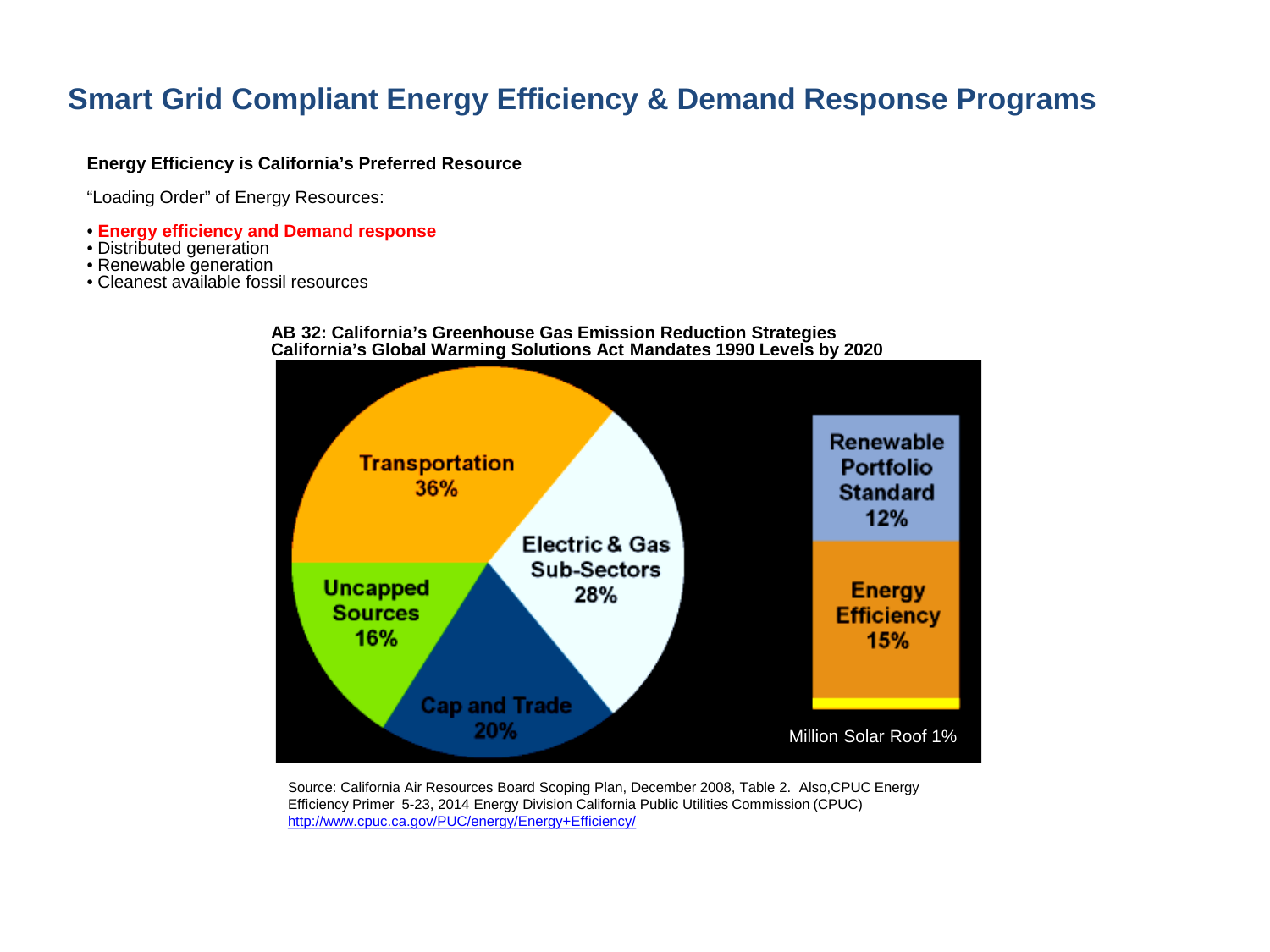### **Smart Grid enables two-way communications between generation through to electric appliances**

**Energy efficiency benefits occur when appliances can respond to signals from grid operators or the appliance owners based on grid conditions**

**Benefits of smart grid include: advanced meters in homes and businesses that can automatically measure and report electricity usage throughout the day**



Source:[http://www.research.att.com/articles/featured\\_stories/2010\\_01/201002\\_techview\\_smartgrid.html?fbid=aHzU7f\\_xgHD](http://www.research.att.com/articles/featured_stories/2010_01/201002_techview_smartgrid.html?fbid=aHzU7f_xgHD) ATT Tech View: Laying the Groundwork for the Coming Smart Grid by: Don Bowen, February 16, 2010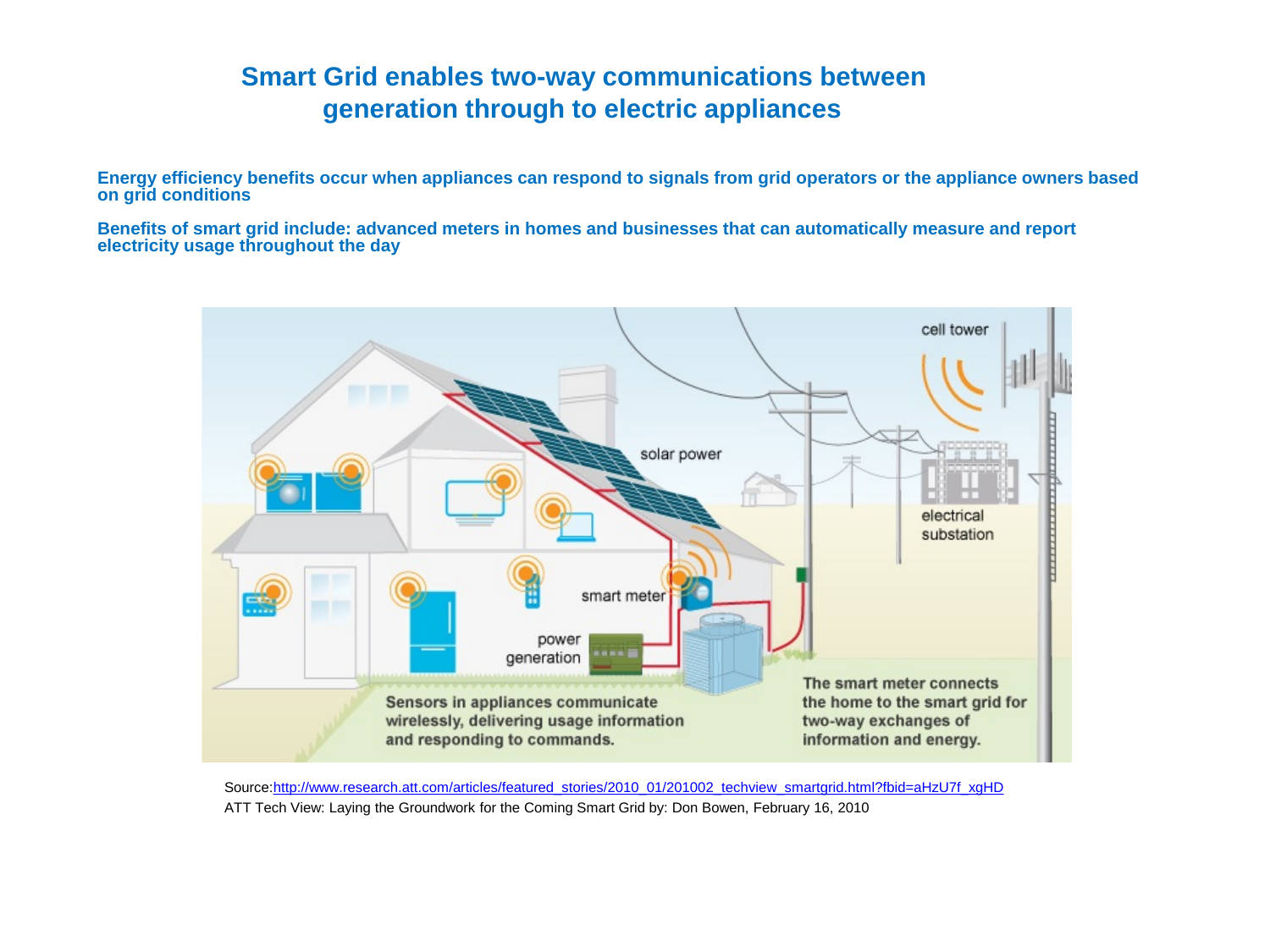## **Smart Grid E.E. & Demand Response Benefits for Kern County**

### **Service Territory: 8,100 square miles, 300 facilities, and 4 million square feet**



**Recently complete our Energy Action Plan which provide E.E. upgrade targets county-wide**

**Recent equipment upgrade successes include: Central Plant equipment upgrades - new cooling towers, chillers, VFD's**, **pneumatic to DDC controllers, and new EMS systems** 

**Energy Efficient equipment upgrades include: replacing hundreds of 3 to 5 ton package air conditioning units, upgraded thousand of linear fluorescent lamps and ballast, hundreds of incandescent lamps and exit signs to CFL's and LED's, currently developing outside lighting upgrade program**